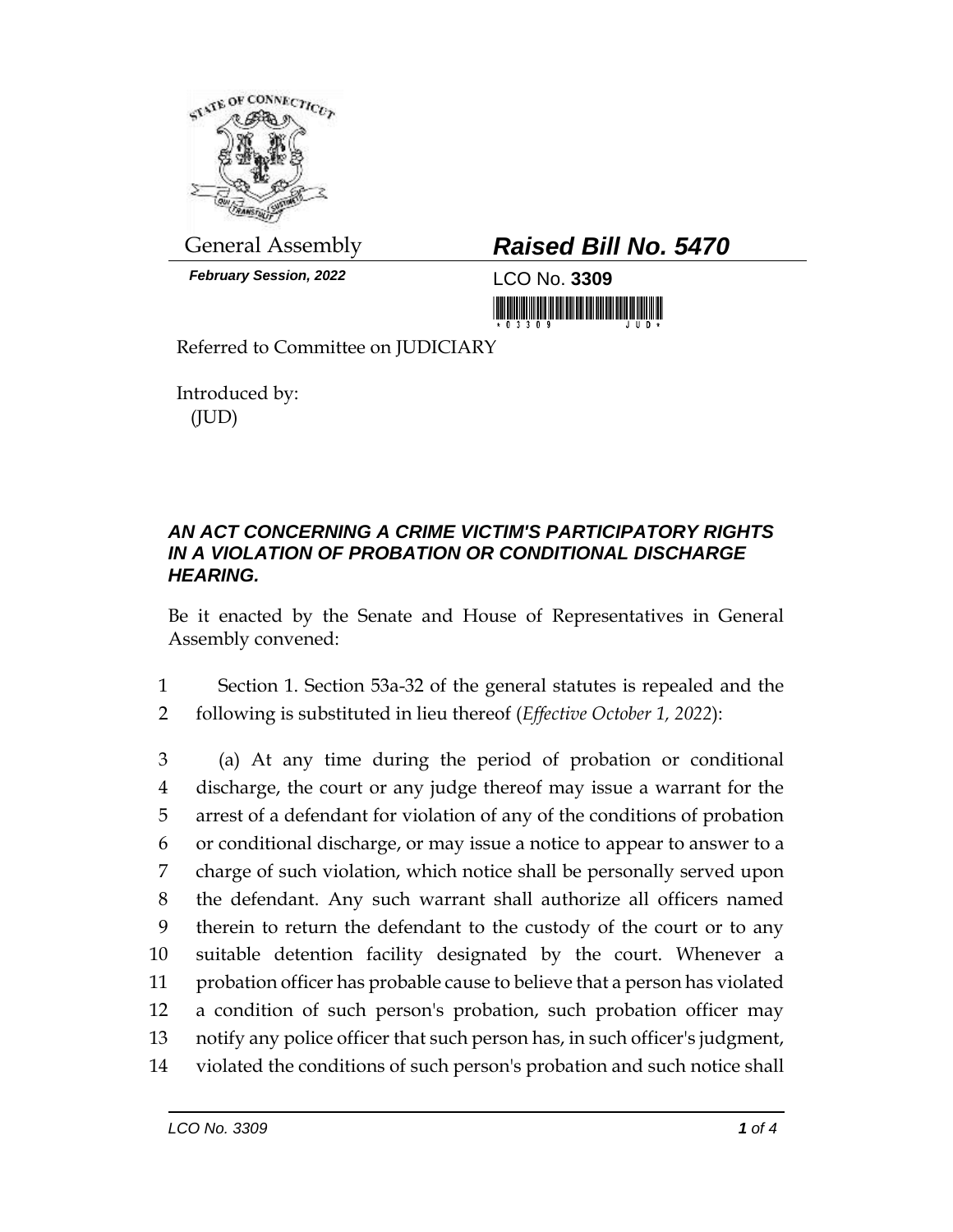be sufficient warrant for the police officer to arrest such person and return such person to the custody of the court or to any suitable detention facility designated by the court. Whenever a probation officer so notifies a police officer, the probation officer shall notify the victim of the offense for which such person is on probation, and any victim advocate assigned to assist the victim, provided the probation officer has been provided with the name and contact information for such victim or victim advocate. Any probation officer may arrest any defendant on probation without a warrant or may deputize any other officer with power to arrest to do so by giving such other officer a written statement setting forth that the defendant has, in the judgment of the probation officer, violated the conditions of the defendant's probation. Such written statement, delivered with the defendant by the arresting officer to the official in charge of any correctional center or other place of detention, shall be sufficient warrant for the detention of the defendant. After making such an arrest, such probation officer shall present to the detaining authorities a similar statement of the circumstances of violation. Provisions regarding release on bail of persons charged with a crime shall be applicable to any defendant arrested under the provisions of this section. Upon such arrest and detention, the probation officer shall immediately so notify the court or any judge thereof.

 (b) When the defendant is presented for arraignment on the charge of violation of any of the conditions of probation or conditional discharge, the court shall review any conditions previously imposed on the defendant and may order, as a condition of the pretrial release of the defendant, that the defendant comply with any or all of such conditions in addition to any conditions imposed pursuant to section 54-64a. Unless the court, pursuant to subsection (c) of section 54-64a, orders that the defendant remain under the supervision of a probation officer or other designated person or organization, the defendant shall be supervised by the Court Support Services Division of the Judicial Branch in accordance with subsection (a) of section 54-63b.

(c) Upon notification by the probation officer of the arrest of the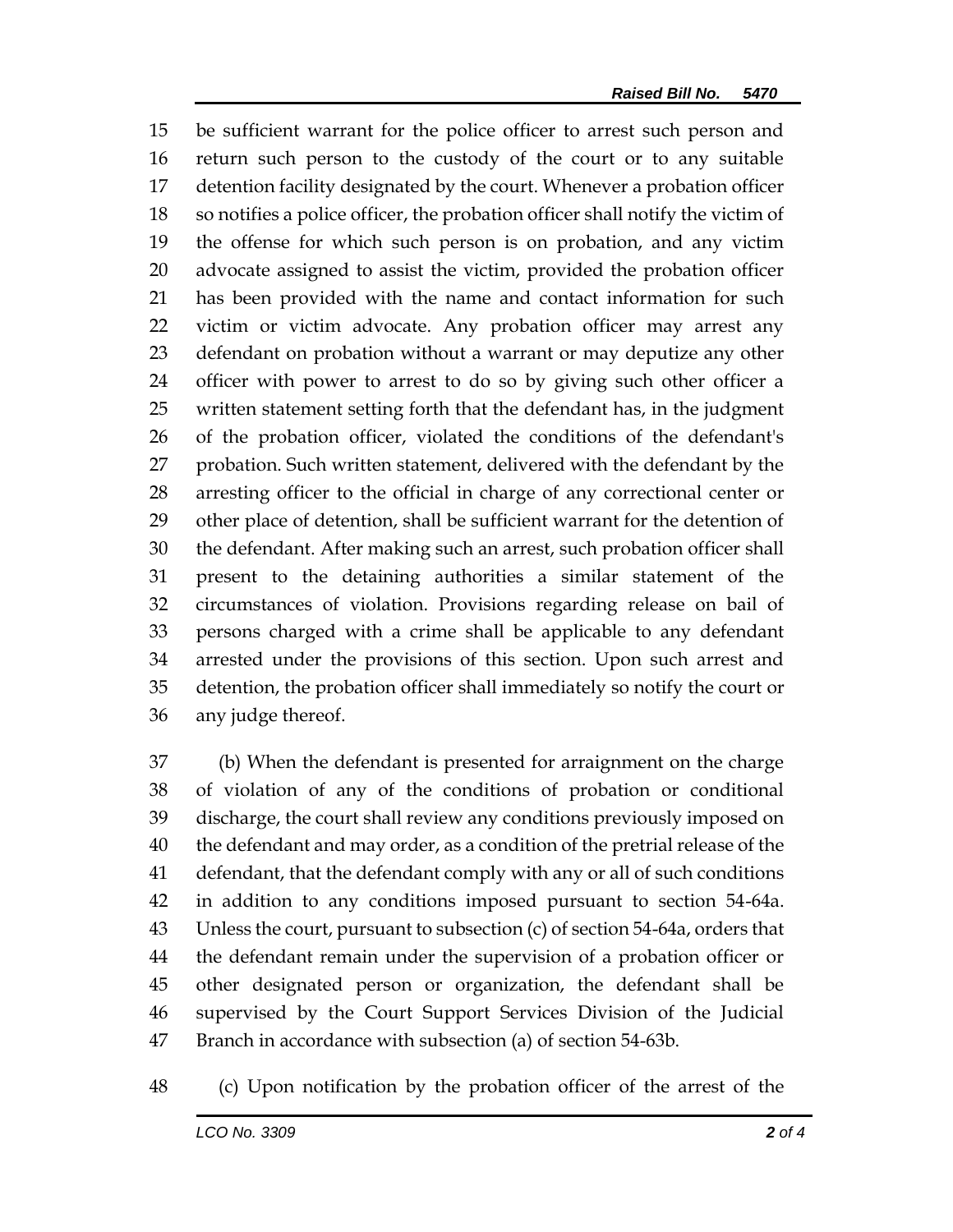defendant or upon an arrest by warrant as **[**herein**]** provided in this section, the court shall cause the defendant to be brought before it 51 without unnecessary delay for a hearing on the violation charges. The Court Support Services Division shall establish within its policies and procedures a requirement that any victim of the offense for which the 54 defendant is on probation be notified of such arrest for a violation of any 55 of the conditions of probation. The Court Support Services Division shall also provide the victim with notice of the first hearing date after arraignment on the violation of probation charges, as well as information on registering for the state-wide automated victim information and notification system.

 (d) The court shall permit such victim to appear before the court for the purpose of making a statement for the record concerning the defendant's alleged violation of probation or conditional discharge. In lieu of such appearance, the victim may submit a written statement to the court and the court shall make such statement a part of the record. At such hearing the defendant shall be informed of the manner in which such defendant is alleged to have violated the conditions of such defendant's probation or conditional discharge, shall be advised by the court that such defendant has the right to retain counsel and, if indigent, shall be entitled to the services of the public defender, and shall have the right to cross-examine witnesses and to present evidence in such defendant's own behalf. Prior to making a determination as to whether the defendant has violated the conditions of probation or conditional 73 discharge, the court shall consider any statement made or submitted by 74 such victim. Unless good cause is shown, a charge of violation of any of the conditions of probation or conditional discharge shall be disposed of or scheduled for a hearing not later than one hundred twenty days after the defendant is arraigned on such charge.

 **[**(d)**]** (e) If such violation is established, the court may: (1) Continue the sentence of probation or conditional discharge; (2) modify or enlarge the conditions of probation or conditional discharge; (3) extend the period of probation or conditional discharge, provided the original period with any extensions shall not exceed the periods authorized by